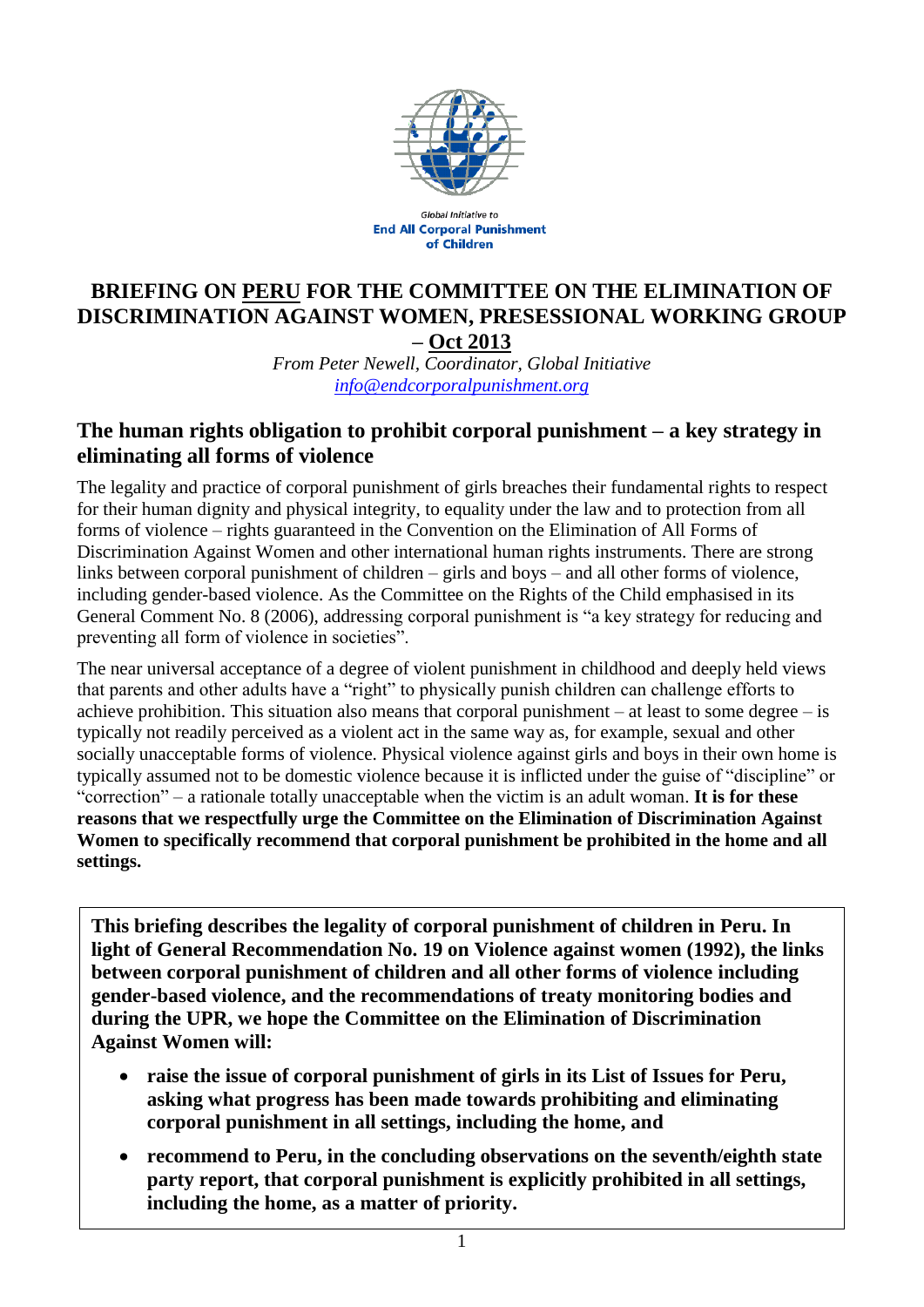# **1 The state party's report to CEDAW**

1.1 The seventh/eighth state report of Peru to CEDAW (CEDAW/C/PER/7-8) includes information concerning violence against women but makes no reference to corporal punishment – violence inflicted on girls and boys in the guise of discipline in childrearing and education.

# **2 The legality and practice of corporal punishment of children in Peru**

- 2.1 *Summary:* In Peru, corporal punishment is unlawful in schools and as a sentence for crime but it is not prohibited in the home, alternative care settings, day care and penal institutions. The Government has expressed a commitment to prohibition in all settings but this has not yet been achieved.
- 2.2 *Home (lawful):* The Code on Children and Adolescents 2000 states in article 74: "The duties and rights of parents who exercise custody include: … (d) providing [children] with good examples and correcting them moderately. When this action is not sufficient, they can turn to the competent authority." A similar provision in the Civil Code 1984 (as modified by the Code on Children and Adolescents) states in article 423: "Duties and rights of parents who have custody include … (3) moderately correcting their children, and, when this is not sufficient, seeking assistance from judicial authorities, requesting that the child be placed in an establishment dedicated to the reeducation of children and adolescents." Provisions against violence and abuse in the Criminal Code 1991, the Code on Children and Adolescents, the Constitution and the Law on Protection against Domestic Violence 2000 are not interpreted as prohibiting all corporal punishment in childrearing.
- 2.3 A large scale national study in 2011 found that physical punishment was the third most common type of punishment, inflicted by 31.7% of biological fathers and 35.6% of biological mothers; 62% of the mothers interviewed said they had been hit by their parents as children; 18% believed that physical punishment was necessary to bring up their children, compared with 33.4% in  $2000<sup>1</sup>$  A 2011 study carried out in Lima, Huancayo and Iquitos found that 27% of the children involved had been struck with an object at home and 6.4% of children had suffered serious injury, such as cuts or burns.<sup>2</sup> In interview research with young children  $(4-5 \text{ years})$  in 2004, 96% reported having been physically punished for "bad behaviour".<sup>3</sup>
- 2.4 In December 2007, Congress gave all-party support to law reform to prohibit corporal punishment in all settings. The Government accepted recommendations to prohibit corporal punishment made during the Universal Periodic Review in 2012. 4 In the same year, draft amendments to the Code on Children and Adolescents were under consideration which would protect the child's right to integrity, the right of students to be respected by their educators and explicit prohibition of corporal punishment.
- 2.5 *Alternative care settings (lawful):* There is no explicit prohibition of corporal punishment in alternative care settings, where corporal punishment is lawful as for parents (see para. 2.2). As part of a 2012 assessment by SOS Children's Villages of the implementation of the UN Guidelines for the Alternative Care of Children, the Ombudsman reported that children in residential care experienced physical punishment including limitation of food and were also

 $\overline{a}$ 

<sup>1</sup> Instituto Nacional de Estadistica e Informatica (2011), *Perú: Encuesta Demográfica y de Salud Familiar 2011*

<sup>2</sup> Reported in *Catholic Review,* 6 September 2012

<sup>&</sup>lt;sup>3</sup> Base line project sponsored by Save the Children Canada and Save the Children UK in San Juan de Lurigancho – Lima, reported in International Save the Children Alliance (2005), *Ending Physical and Humiliating Punishment of Children – Making it Happen: Global Submission to the UN Study on Violence against Children*, Save the Children Sweden  $^{4}$  27 December 2012, A/HRC/22/15, Report of the working group, paras. 116(9), 116(10), 116(11), 116(12), 116(13) and

<sup>116(50)</sup>